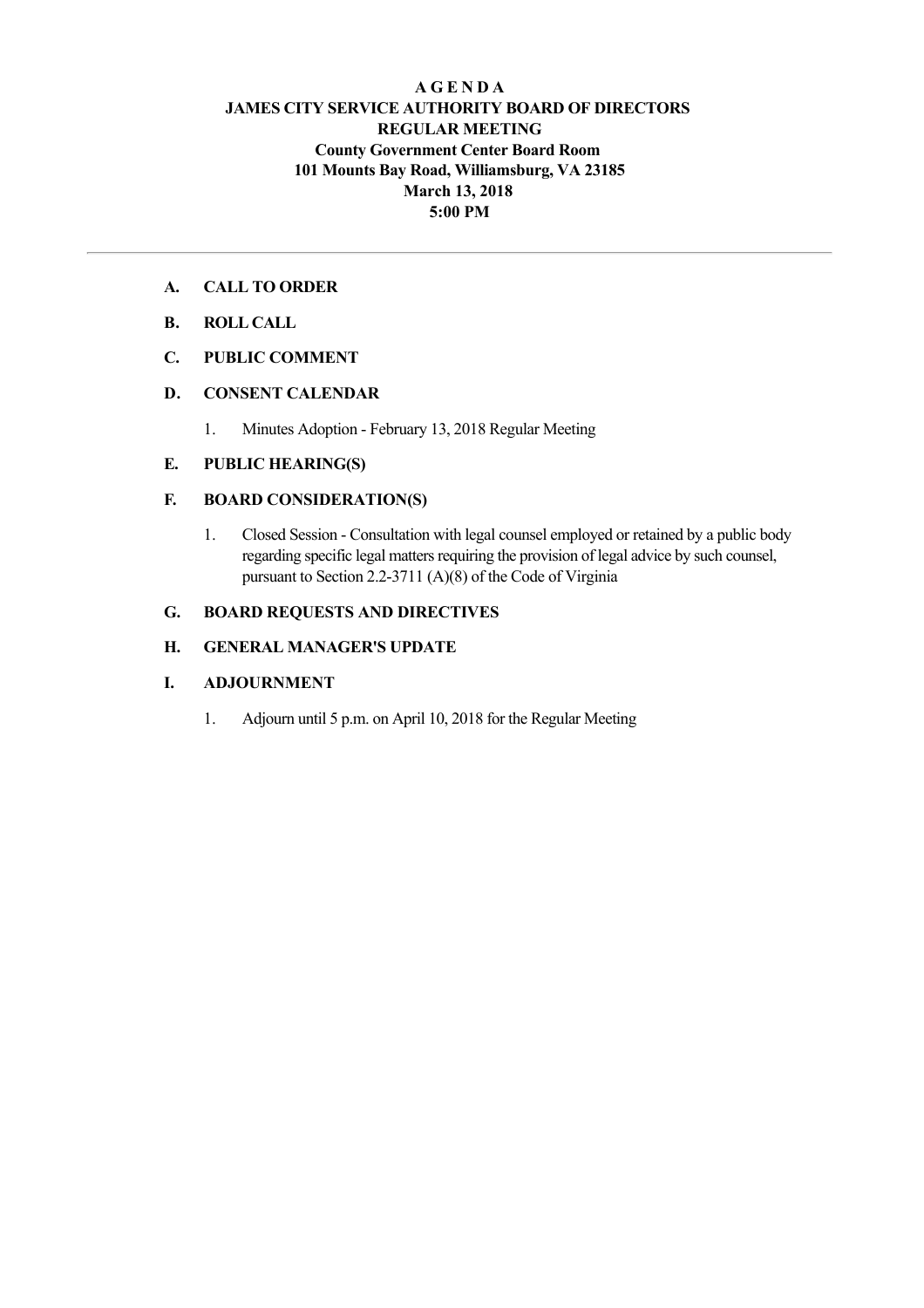# **ITEM SUMMARY**

| 3/13/2018                                            |
|------------------------------------------------------|
| The Board of Directors                               |
| Teresa J. Fellows, Deputy Secretary                  |
| Minutes Adoption - February 13, 2018 Regular Meeting |
|                                                      |

#### **ATTACHMENTS:**

| D                      | Description<br>021318 BOD Minutes |                 |          | Type<br><b>Minutes</b> |                       |
|------------------------|-----------------------------------|-----------------|----------|------------------------|-----------------------|
| <b>REVIEWERS:</b>      |                                   |                 |          |                        |                       |
| Department             |                                   | Reviewer        | Action   |                        | Date                  |
| <b>Board Secretary</b> |                                   | Fellows, Teresa | Approved |                        | $2/26/2018 - 9:56$ AM |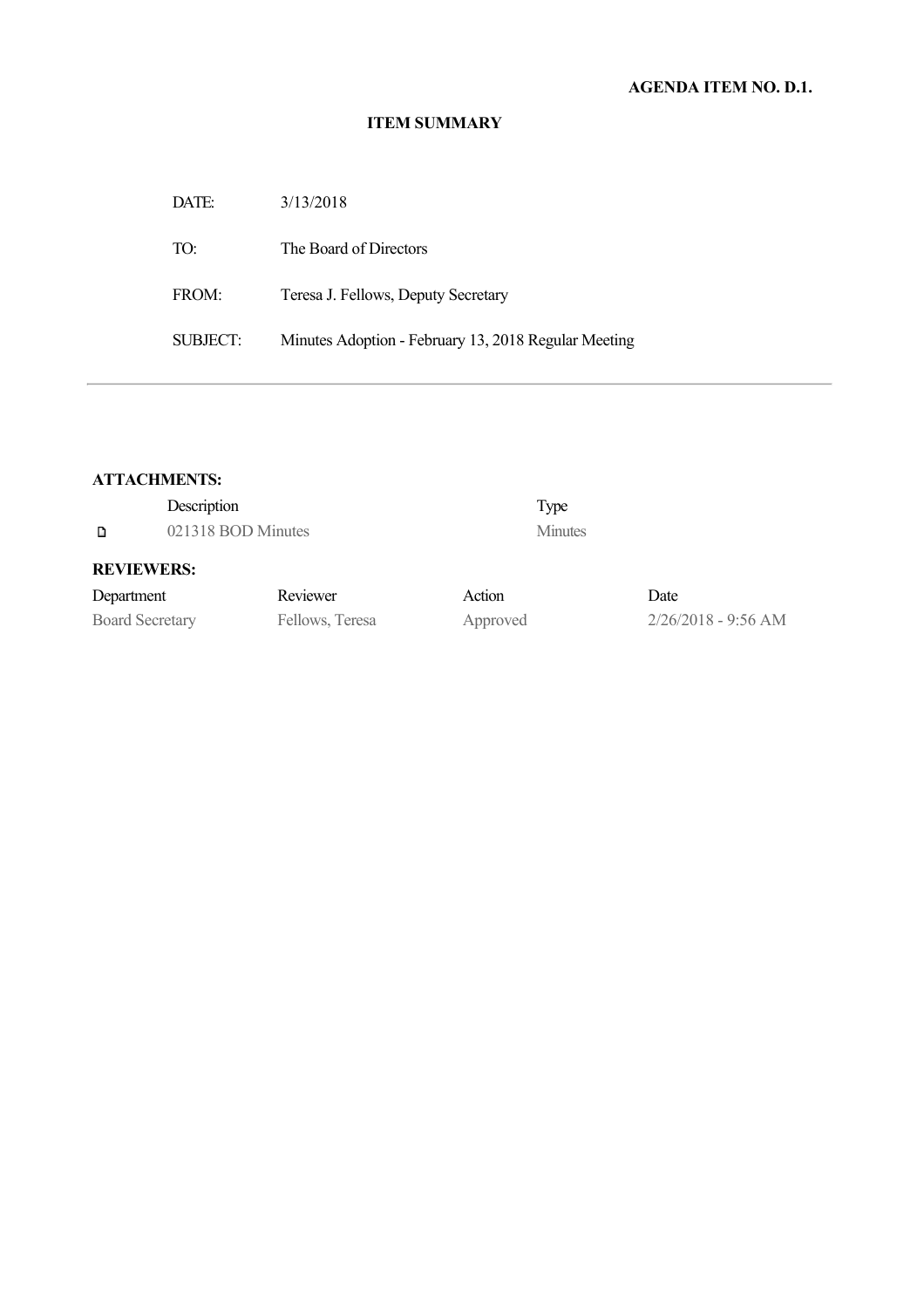# **M I N U T E S JAMES CITY SERVICE AUTHORITY BOARD OF DIRECTORS REGULAR MEETING County Government Center Board Room 101 Mounts Bay Road, Williamsburg, VA 23185 February 13, 2018 5:00 PM**

## **A. CALL TO ORDER**

#### **B. ROLL CALL**

John J. McGlennon, Roberts District James O. Icenhour, Jr., Jamestown District Michael J. Hipple, Vice Chairman, Powhatan District Ruth M. Larson, Berkeley District P. Sue Sadler, Chairman, Stonehouse District

William C. Porter, Interim County Administrator Adam R. Kinsman, County Attorney M. Douglas Powell, General Manager

## **C. PUBLIC COMMENT**

#### **D. CONSENT CALENDAR**

A motion to Approve was made by John McGlennon and the motion result was Passed. AYES: 5 NAYS: 0 ABSTAIN: 0 ABSENT: 0 Ayes: McGlennon, Icenhour Jr, Hipple, Larson, Sadler

- 1. Minutes Adoption January 2, 2018, Organizational Meeting and January 9, 2018, Regular Meeting
- 2. Update to Withdrawal Impact Mitigation Plan

# **E. PUBLIC HEARING(S)**

1. Property Exchange - Lift Station 1-7

A motion to Approve was made by James Icenhour Jr and the motion result was Passed. AYES: 5 NAYS: 0 ABSTAIN: 0 ABSENT: 0

Ayes: McGlennon, Icenhour Jr, Hipple, Larson, Sadler

Mr. Powell gave a brief overview of a PowerPoint presentation regarding this item as included in the Agenda Packet.

Ms. Sadler opened the Public Hearing.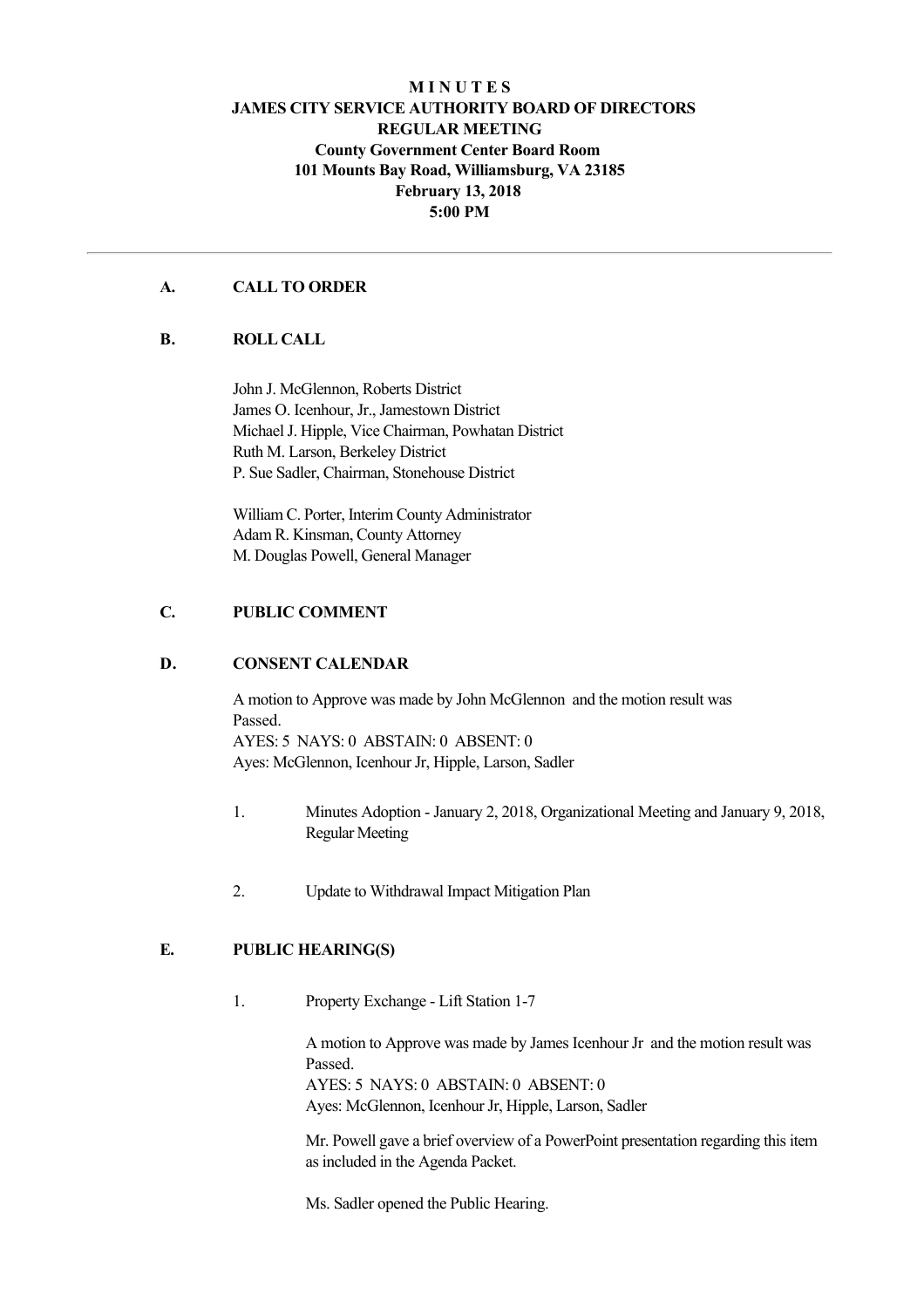As no one was registered to speak, Ms. Sadler closed the Public Hearing.

#### **F. BOARD CONSIDERATION(S)**

1. Pre-Budget Presentation

Mr. Powell stated that the format for this presentation was for the departments to highlight the Strategic Plan initiatives and specifically focus on the ones that had budgetary implications. He stated that most of the James City Service Authority (JCSA) Strategic Plan initiatives fall into:

Goal 1: Sustainable Long-Term Water Supply Goal 2: Modern Infrastructure, Facilities & Technology Systems

Mr. Powell referenced both of these initiatives and discussed PowerPoint slides detailing:

- 1. Goal 1 Operational Initiative Evaluate alternatives for long-term water supply: Joint Permit Application for raw water intake on the Chickahominy River, SWIFT and Newport News.
- 2. Update JCSA Asset Management Plan Table of water and sewer pipe ages ranging from  $0 - +50$  years.
- 3. Goal 2 Operational Initiative Accelerating replacement of JCSA meters at residences and transition to bi-monthly billing.
- 4. Betterment Projects in CIP To include: Increase water line sizes, road improvements for Longhill Road and Centerville/News Road.
- 5. Other FY 19-20 Issues Grinder pumps and recommendations from rate study.
- 6. Hampton Roads Rate Comparison Detailing water and sewer residential monthly bill.

Ms. Larson inquired about the cost.

Mr. Powell replied that typically the JCSA was losing approximately \$100,000 a year in the Grinder Pump Program and explained in detail the program, dynamics, maintenance and associated costs.

General discussion ensued regarding details of the Grinder Pump Program.

Mr. McGlennon stated he strongly advocated for the restoration of this program, due to a neighborhood he previously represented, that had experienced an exceptionally high rate of failure due to poor insulation and inspection. He further stated the cost for replacement of the grinder pump at that time was approximately \$6,000. He commented that his expectation was that once a grinder pump had been replaced and properly installed it should have a life span of 20+ years; however, he felt that they were being replaced in a decade of time.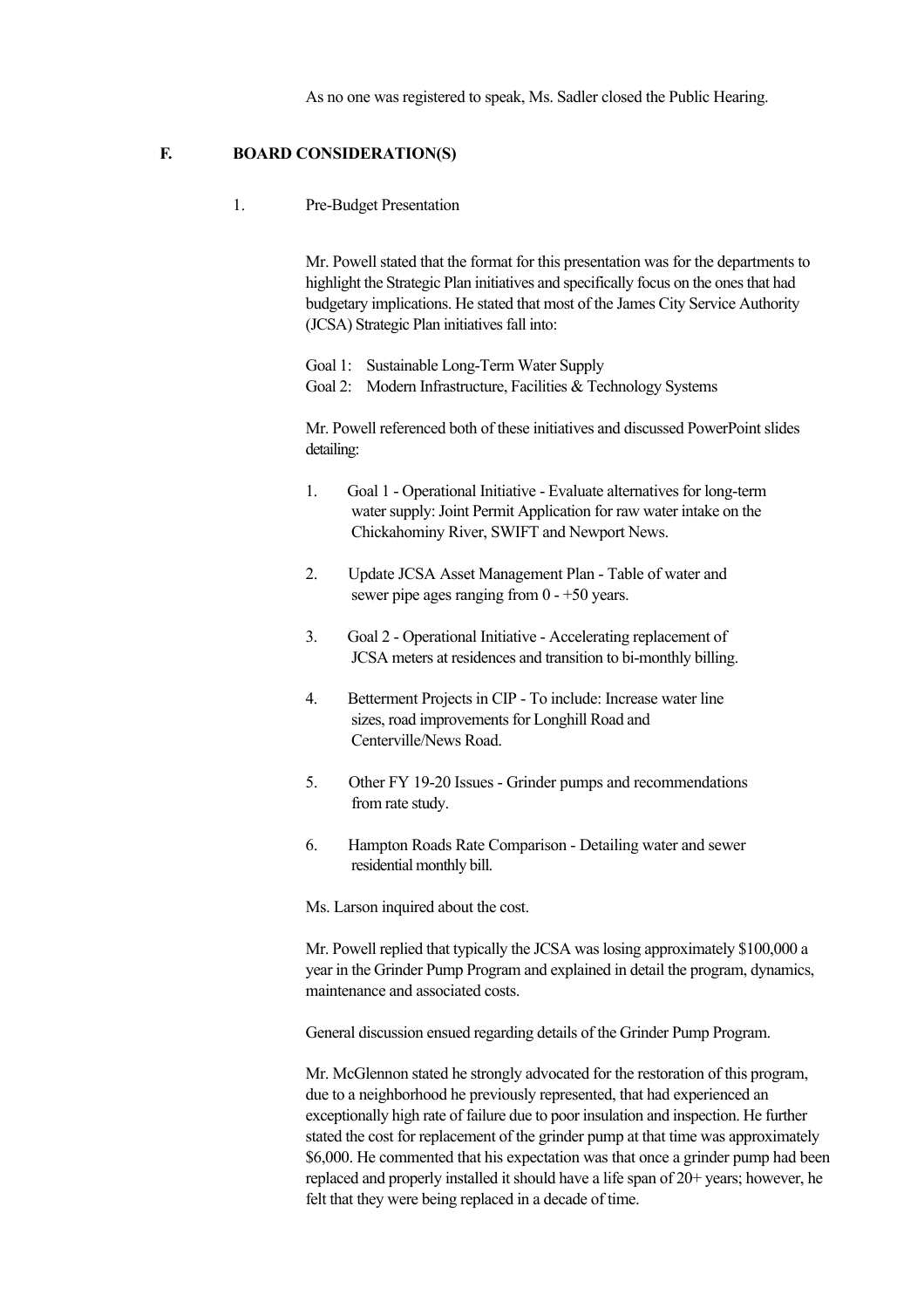Discussion ensued regarding this issue.

Ms. Larson inquired about the infrastructure.

Mr. Powell stated that several breaks were triggered by recent cold weather and then thawing that occurred afterward and noted the material of the infrastructure was the underlying issue for most breaks.

Mr. McGlennon stated that in regards to the current structure in place, he felt it was sensible to adjust the policies in place so that the infrastructure was not being dependent on high rates of growth in the County. He commented that a very low rate still exists and we are being proactive in trying to address future water needs.

Mr. Hipple inquired about costs relating to aged infrastructure and asked Mr. Powell to put together figures relating to costs associated with antiquated pipes being 20-50 years old, in an effort to make a clearer understanding for the Board and citizens. He inquired about waterline projects and what needed to be done to get ahead of future issues.

Ms. Sadler inquired about JCSA replacement schedules for timeworn pipes.

Mr. Powell briefly discussed the Asset Management Plan.

General discussion ensued regarding pipe repair vs replacement.

Mr. Icenhour reflected back that years ago infrastructure was paid for with new connection fees and noted that in the long-run it was not a sustainable model. He expressed kudos to the Asset Management Plan and felt that it was a more rational approach to future issues.

Mr. Powell commented that Asset Management Plans require continued updating in an effort to always try and make them better.

2. Setting a Public Hearing Fiscal Year 2019 Utility Rates

A motion to Approve was made by John McGlennon and the motion result was Passed.

AYES: 5 NAYS: 0 ABSTAIN: 0 ABSENT: 0 Ayes: McGlennon, Icenhour Jr, Hipple, Larson, Sadler

Mr. Powell noted that this is basically a follow up to the Item 1 conversation and referenced the resolution that is included in the Agenda Packet.

Ms. Sadler inquired about the benefit of implementing water rate structures now in terms of long-term water goals.

Mr. Powell replied that the idea behind the 2015 Comprehensive Rate Study was that there will be significant future expenses and noted funds that can presently be set aside will help mitigate future increases. He referenced the philosophy that it is better for the utility and customer to experience gradual incremental increases, as opposed to having a dramatic increase at one time.

Mr. Icenhour inquired about the timeframe of the 2015 Comprehensive Rate Study and the gradual increases.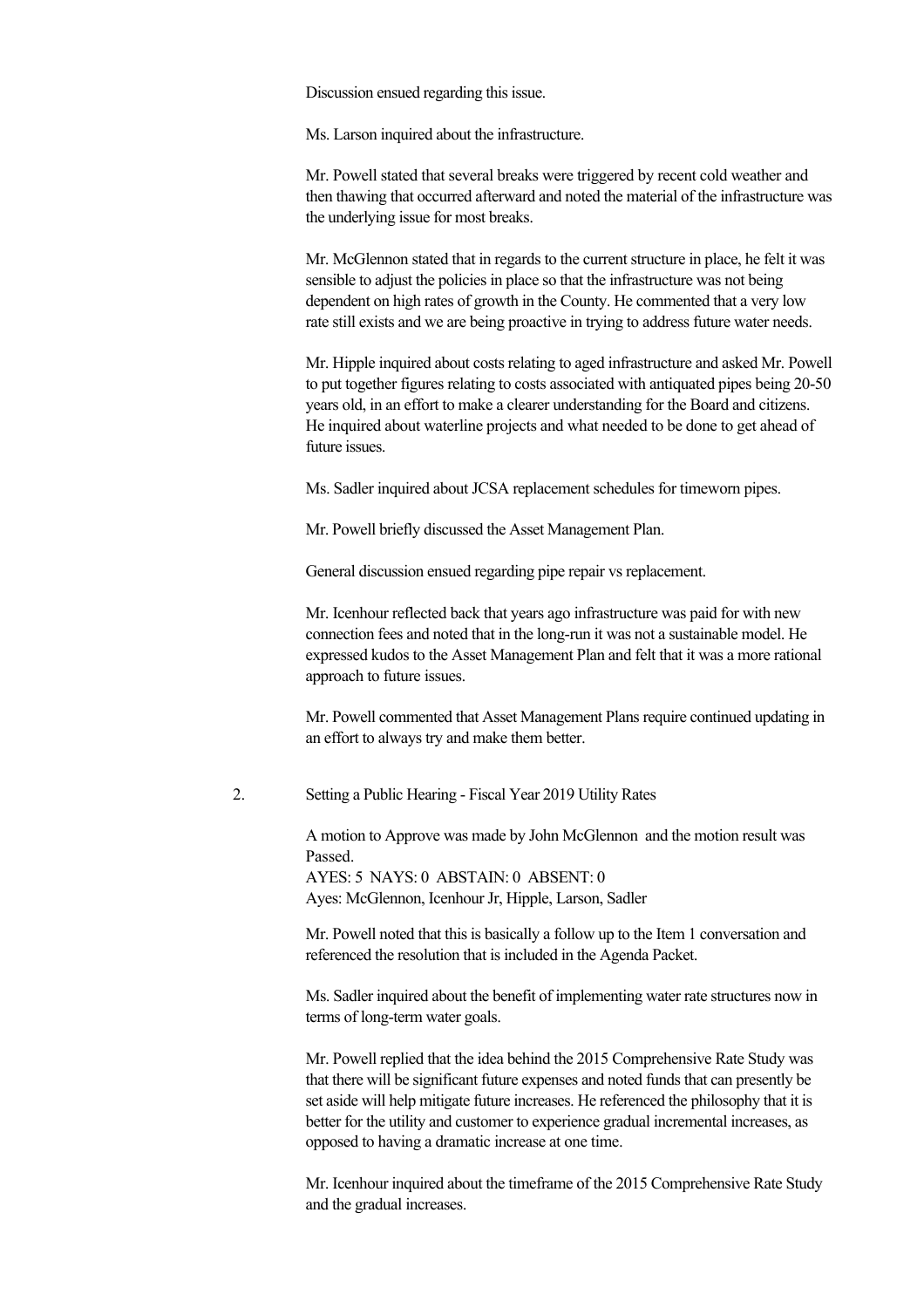Mr. Powell replied it is a 10 year recommended plan and noted that this 2-year budget would bring us to the half way point.

# **G. BOARD REQUESTS AND DIRECTIVES**

None

# **H. GENERAL MANAGER'S UPDATE**

Mr. Powell stated that he had no further comments.

# **I. ADJOURNMENT**

1. Adjourn until 5 p.m., on March 13, 2018, for the Regular Meeting

A motion to Adjourn was made by Michael Hipple and the motion result was Passed. AYES: 5 NAYS: 0 ABSTAIN: 0 ABSENT: 0 Ayes: McGlennon, Icenhour Jr, Hipple, Larson, Sadler

At approximately 5:41 p.m., Ms. Sadler adjourned the meeting.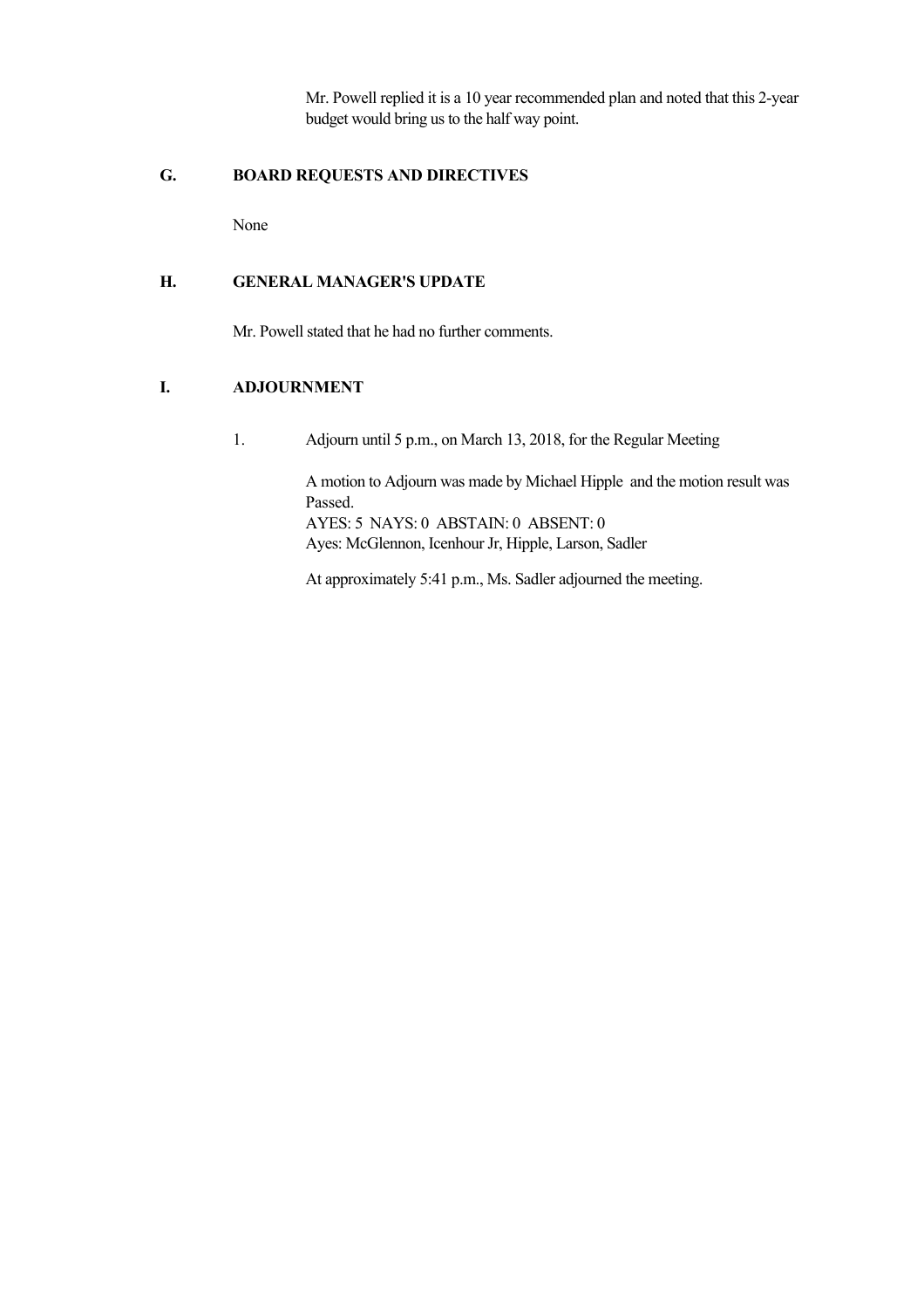# **AGENDA ITEM NO. F.1.**

#### **ITEM SUMMARY**

| DATE:           | 3/13/2018                                                                                                                                                                                                                                          |
|-----------------|----------------------------------------------------------------------------------------------------------------------------------------------------------------------------------------------------------------------------------------------------|
| TO:             | The Board of Directors                                                                                                                                                                                                                             |
| FROM:           | Adam R. Kinsman, County Attorney                                                                                                                                                                                                                   |
| <b>SUBJECT:</b> | Closed Session - Consultation with legal counsel employed or retained by a public<br>body regarding specific legal matters requiring the provision of legal advice by such<br>counsel, pursuant to Section 2.2-3711 (A)(8) of the Code of Virginia |

# **ATTACHMENTS:**

|                        | Description                     |                 |          | Type       |                       |
|------------------------|---------------------------------|-----------------|----------|------------|-----------------------|
| D                      | Certification of Closed Meeting |                 |          | Resolution |                       |
| <b>REVIEWERS:</b>      |                                 |                 |          |            |                       |
| Department             |                                 | Reviewer        | Action   |            | Date                  |
| <b>Board Secretary</b> |                                 | Fellows, Teresa | Approved |            | $2/26/2018 - 9:54 AM$ |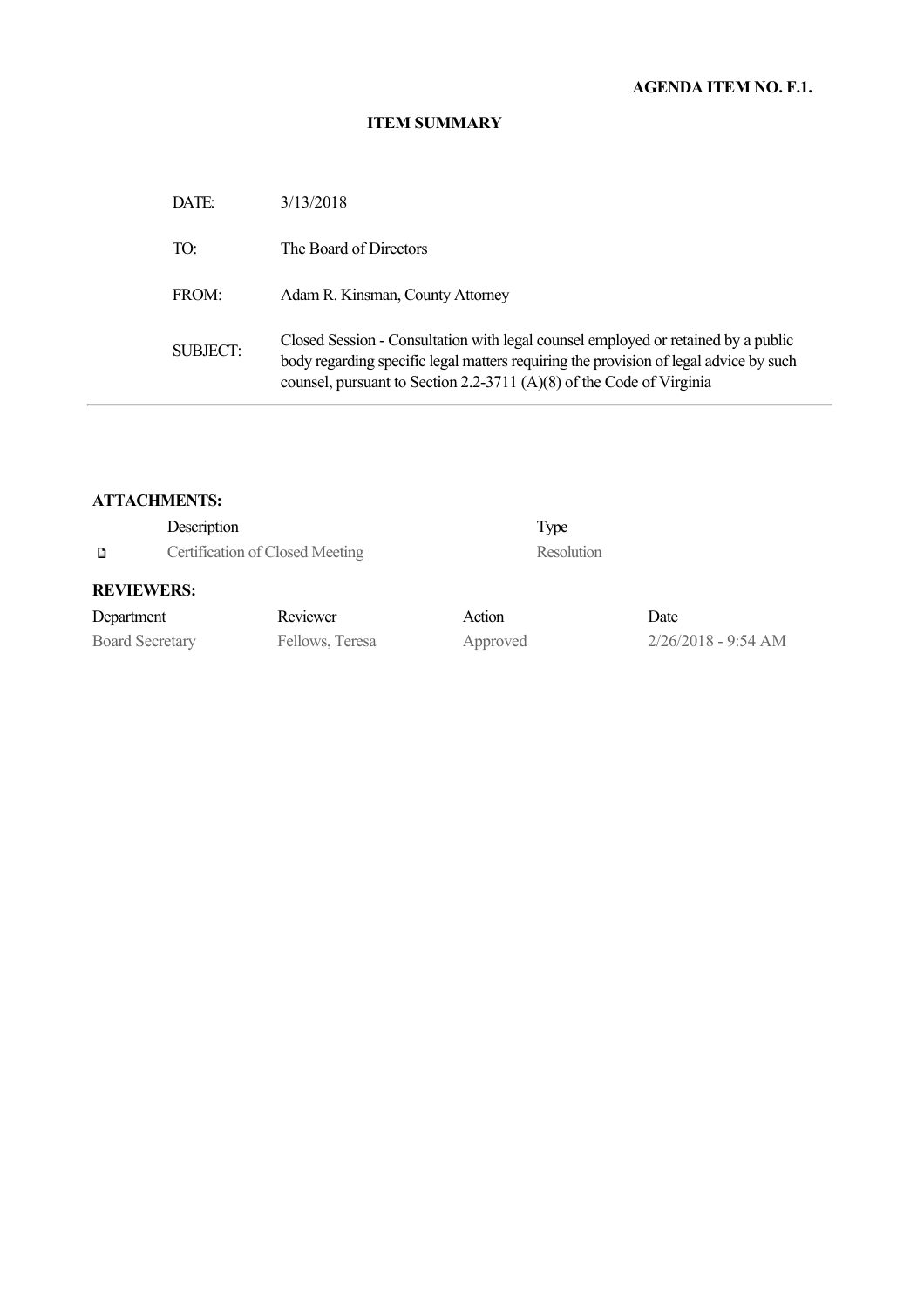# **R E S O L U T I O N**

#### CERTIFICATION OF CLOSED MEETING

- WHEREAS, the Board of Directors of James City County, Virginia, (Board) has convened a closed meeting on this date pursuant to an affirmative recorded vote and in accordance with the provisions of the Virginia Freedom of Information Act; and
- WHEREAS, Section 2.2-3711 of the Code of Virginia requires a certification by the Board that such closed meeting was conducted in conformity with Virginia law.
- NOW, THEREFORE, BE IT RESOLVED that the Board of Directors of the James City Service Authority, James City County, Virginia, hereby certifies that, to the best of each member's knowledge: i) only public business matters lawfully exempted from open meeting requirements by Virginia law were discussed in the closed meeting to which this certification resolution applies; and ii) only such public business matters were heard, discussed, or considered by the Board as were identified in the motion, Section 2.2- 371l(A)(8), consultation with legal counsel employed or retained by a public body regarding specific legal matters requiring the provision of legal advice by such counsel.

|                                                    | P. Sue Sadler<br>Chairman, Board of Directors   |                            |            |         |
|----------------------------------------------------|-------------------------------------------------|----------------------------|------------|---------|
| ATTEST:                                            |                                                 | <b>VOTES</b><br><b>AYE</b> | <b>NAY</b> | ABSTAIN |
|                                                    | <b>MCGLENNON</b><br><b>ICENHOUR</b>             |                            |            |         |
| Teresa J. Fellows<br>Deputy Secretary to the Board | <b>HIPPLE</b><br><b>LARSON</b><br><b>SADLER</b> |                            |            |         |

Adopted by the Board of Directors of the James City Service Authority, James City County, Virginia, this 13th day of March, 2018.

031318bod-ex-res